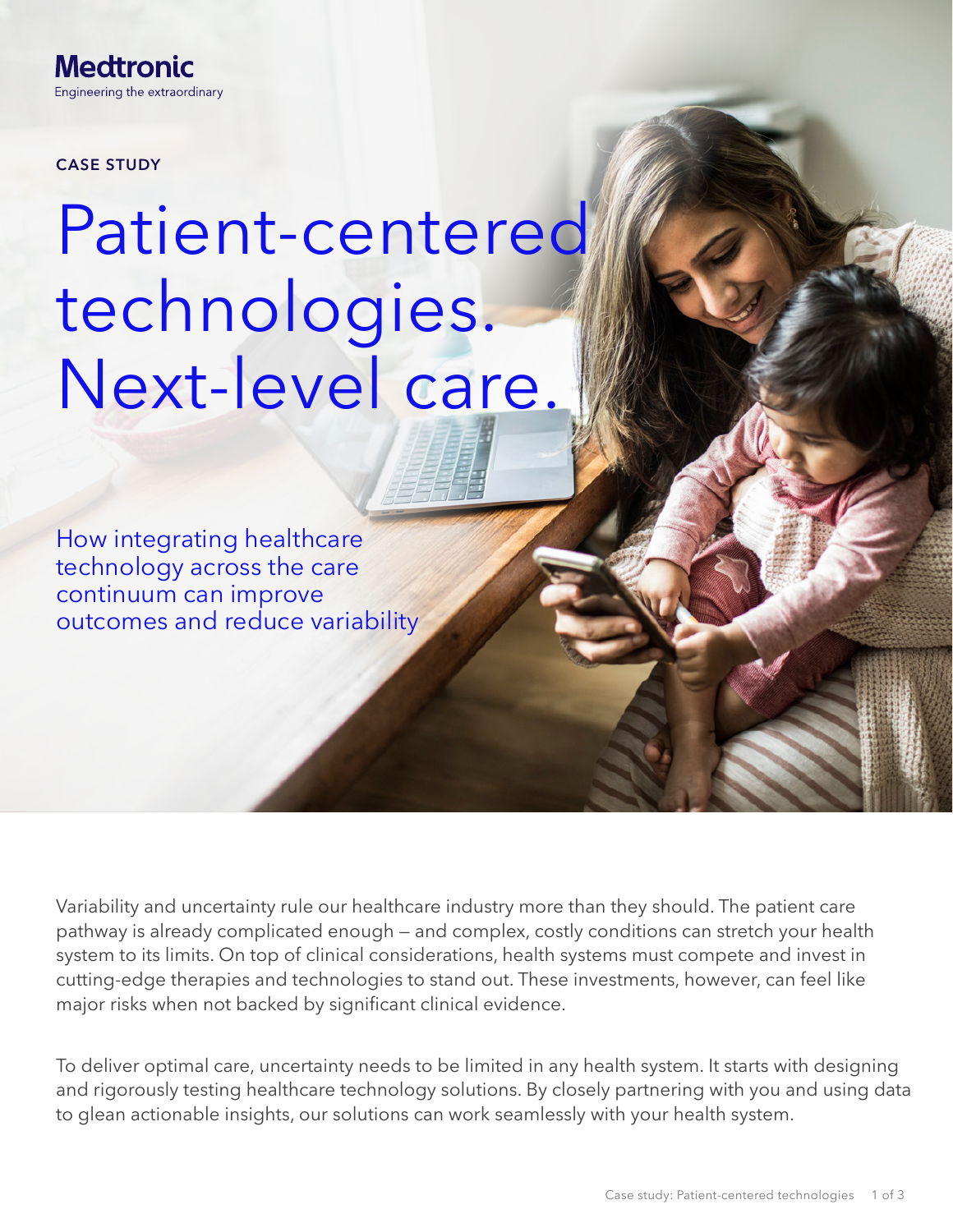Together, we help you put patients first and achieve better outcomes in four ways:

#### 1. Industry-leading therapies backed by clinical rigor

The world's most complex and challenging health conditions require cutting-edge technology solutions. Decades of building trust across the industry have made us a preferred partner and industry leader across categories such as cardiovascular, neuroscience, and surgical service lines. We keep pioneering new approaches to solve our customer's greatest pain points and bring forward better approaches to patient care, with over \$2.5 billion in R&D spend across over 300 clinical trials in 2021. We continually expand our R&D efforts across the globe to tap into the power of local innovators. With more than 11,000 scientists and engineers and an engineering mindset in everything we do, we relentlessly pursue clinically viable, patient-safe answers to unmet healthcare needs.

### 2. Intervening at the right point

By considering the holistic patient journey, clinicians are empowered to deliver personalized care — and the right therapy at the right time. Because there is rarely a single solution to challenging health conditions, we do more than provide stand-alone products. Our experts can draw on our wide array of solutions to connect multiple points across the care continuum. One example: For stroke care, [we partner with healthcare professionals](https://www.medtronic.com/us-en/c/neurological/medtronic-stroke-care-solution.html) to pinpoint gaps in processes and offer [solutions](https://www.medtronic.com/us-en/healthcare-professionals/therapies-procedures/stroke-care/stroke-product-portfolio.html), from detection to intervention and post-stroke monitoring. And we support the integration of those systems across your teams to maximize outcomes



## Data, partnership, better outcomes

Our [partnership with Spectrum](https://news.medtronic.com/2021-03-31-Spectrum-Health-and-Medtronic-Announce-Collaboration-to-Drive-Value-in-Healthcare-for-Patients-in-West-Michigan)  [Health](https://news.medtronic.com/2021-03-31-Spectrum-Health-and-Medtronic-Announce-Collaboration-to-Drive-Value-in-Healthcare-for-Patients-in-West-Michigan) uses data to directly track the impact of Medtronic therapies on both patient outcomes and costs. One example of this effort is our work to automate the identification of readmission events in patients who receive a Medtronic cardiac resynchronization therapy device with the AdaptivCRT<sup>™</sup> algorithm. Through this program, these readmission events can be more easily administered under an existing financial accountability program. This is just one way we use the power of data to create insights to potentially lower costs and improve outcomes.